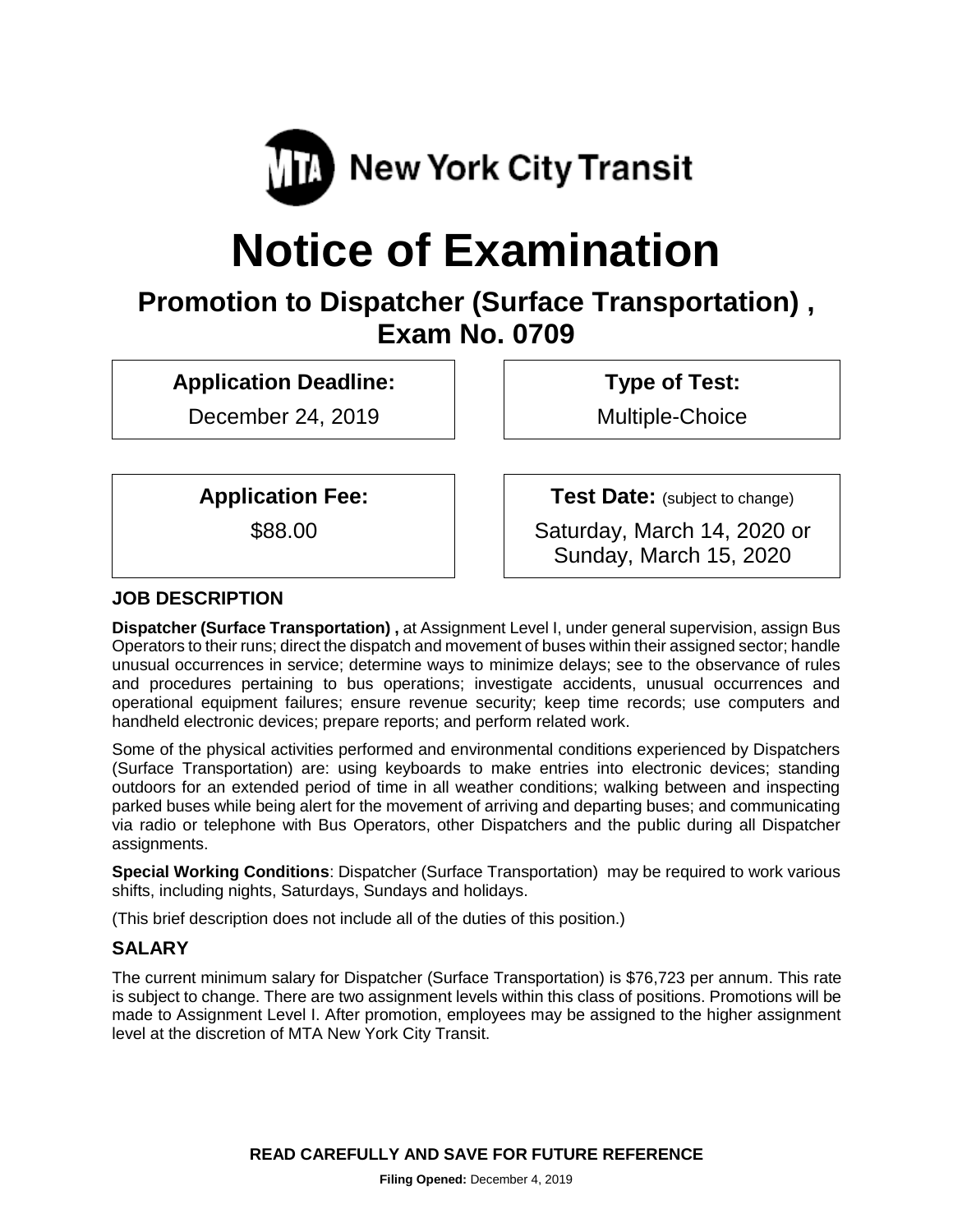#### **ELIGIBILITY TO TAKE EXAMINATION**

This examination is open to each employee of MTA New York City Transit who **on the first date of the multiple-choice test:**

- 1. Is permanently (not provisionally) employed in or appears on a Preferred List (see Note, below) for the eligible title of Bus Operator; and
- 2. Is not otherwise ineligible.

(Note: A "Preferred List" is a civil service list which is only for certain former permanent incumbents of the eligible title who have rehiring rights.)

This examination is also open to employees who were appointed to an eligible title pursuant to New York State Civil Service Law, section 55-a, and who meet all other eligibility requirements.

You are responsible for determining whether you meet the eligibility requirements for this examination prior to submitting the *Application*. If you do not know if you are eligible, check with **your department's Human Resources representative**. You may be given the test before we verify your eligibility. If you are marked "Not Eligible," your application fee will **not** be refunded and you will **not** receive a score.

This examination is **not** open to employees of MaBSTOA or MTA Bus Company, or to employees of MTA agencies other than MTA New York City Transit.

#### **REQUIREMENTS TO BE PROMOTED**

**Service Requirement:** In order to be eligible for promotion, you must have completed (3) three years of permanent service in the eligible title as indicated in the above "ELIGIBILITY TO TAKE THE EXAMINATION" section, and you must be permanently employed in the eligible title or your name must appear on a Preferred List for the eligible title at the time of promotion. Time served prior to a break in service of more than one year will not be credited for eligibility purposes.

**Driver License Requirement:** At the time of promotion you must possess a Class B Commercial Driver License (CDL) valid in the State of New York with a passenger endorsement and no restrictions. The Class B CDL with a passenger endorsement must be maintained for the duration of your employment and must not include any restrictions which would preclude the performance of Dispatcher (Surface Transportation) duties. If you have serious moving violations, a license suspension or an accident record, you may be disqualified.

**Drug Screening Requirement:** You must pass a drug screening in order to be promoted, and if promoted, you will be subject to random drug and alcohol tests for the duration of your employment. Additionally, if you have tested positive on a drug or alcohol test or had a refusal to test during preemployment or while employed by a Federal DOT-regulated employer during the applicable period, you must have completed the Substance Abuse Professional (SAP) evaluation, referral and education/treatment process required by federal law in order to be promoted to this safety-sensitive position.

#### **HOW TO SUBMIT AN APPLICATION AND PAY THE APPLICATION FEE**

If you believe you meet the requirements in the "Eligibility to Take Examination" section, submit an *Application* online by the last day of the application period unless you are requesting a fee waiver. Applicants who wish to request a fee waiver should refer to the "How to Submit an Application When Requesting a Fee Waiver" section below. MTA New York City Transit will **not** accept *Applications* in person.

(Continued)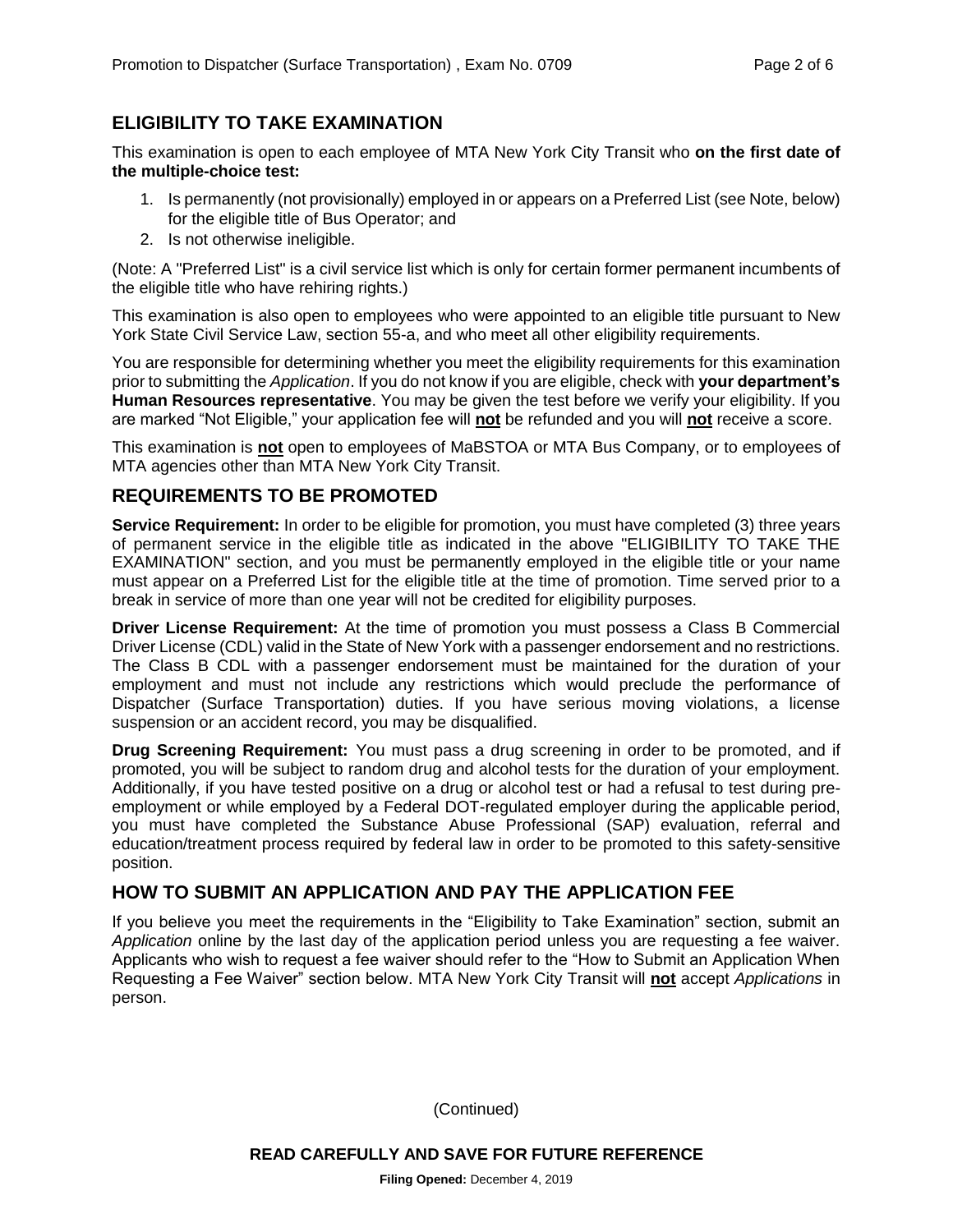## **HOW TO SUBMIT AN APPLICATION AND PAY THE APPLICATION FEE** (Continued)

#### **Online Applications:**

- 1. If you are an active MTA employee, apply using the "BSC" employee portal at [www.mymta.info](http://www.mymta.info/) by the last day of the application period (non-active MTA employees must email us by the last day of the application at [examsunit@nyct.com](mailto:examsunit@nyct.com) for application instructions). Note: The application system may not function properly with mobile devices or tablets. For best results when applying, please use Internet Explorer, open a new window, and avoid having multiple tabs open in the same window.
- 2. Once you have logged in, click on the My Job Search ribbon and then click on Exams (non-Railroad).
- 3. Follow the steps to submit an application.
- 4. Active MTA employees must pay the application fee via payroll deduction.
- 5. A confirmation number will appear on the same page after submitting your application and authorizing a payroll deduction (Save this number for future reference).

IMPORTANT: Your application submission confirms that you have read this Notice of Examination, including any dates and the requirements. Computers with internet access are available on a limited basis at branches of the New York Public Library, the Brooklyn Public Library and the Queens Library to patrons with a valid library card.

**Application Fee:** This fee is generally not refundable. Under special circumstances, you may be entitled to a refund. You should refer to the Department of Citywide Administrative Services ("DCAS") General Exam Regulations to determine if you are entitled to a refund prior to requesting a refund. You can refer to the bottom of the last page of the Notice of Examination for instructions on how to obtain a copy of the DCAS General Exam Regulations.

#### **HOW TO SUBMIT AN APPLICATION WHEN REQUESTING A FEE WAIVER**

Applicants who wish to request a fee waiver must obtain an *Application* in person at the MTA Exam Information Center as indicated below and must submit the *Application* by mail to the address in the "Correspondence" section below **by the last day of the application period**.

MTA New York City Transit will not accept *Applications* in person. Additional information on requesting an application fee waiver is available with the *Application*.

**MTA Exam Information Center**: Open Monday through Friday, from 9 AM to 3 PM, in the lobby at 180 Livingston Street, Brooklyn, New York. Directions: take the A, C, F, or R trains to the Jay Street-Metro Tech Station, or the 2, 3, or G train to the Hoyt Street Station.

#### **ADMISSION LETTER**

An *Admission Letter* will be mailed to you about 10 days before the first date of the multiple-choice test. If you do not receive an *Admission Letter* at least 4 days before this date, you may obtain a duplicate letter at the MTA Exam Information Center (as indicated above). A paper copy of the *Admission Letter* is your ticket for admission to the test.

Applicants **must** keep their mailing address **up to date**. Please refer to the Correspondence section below for instructions on how to update your address and other contact information.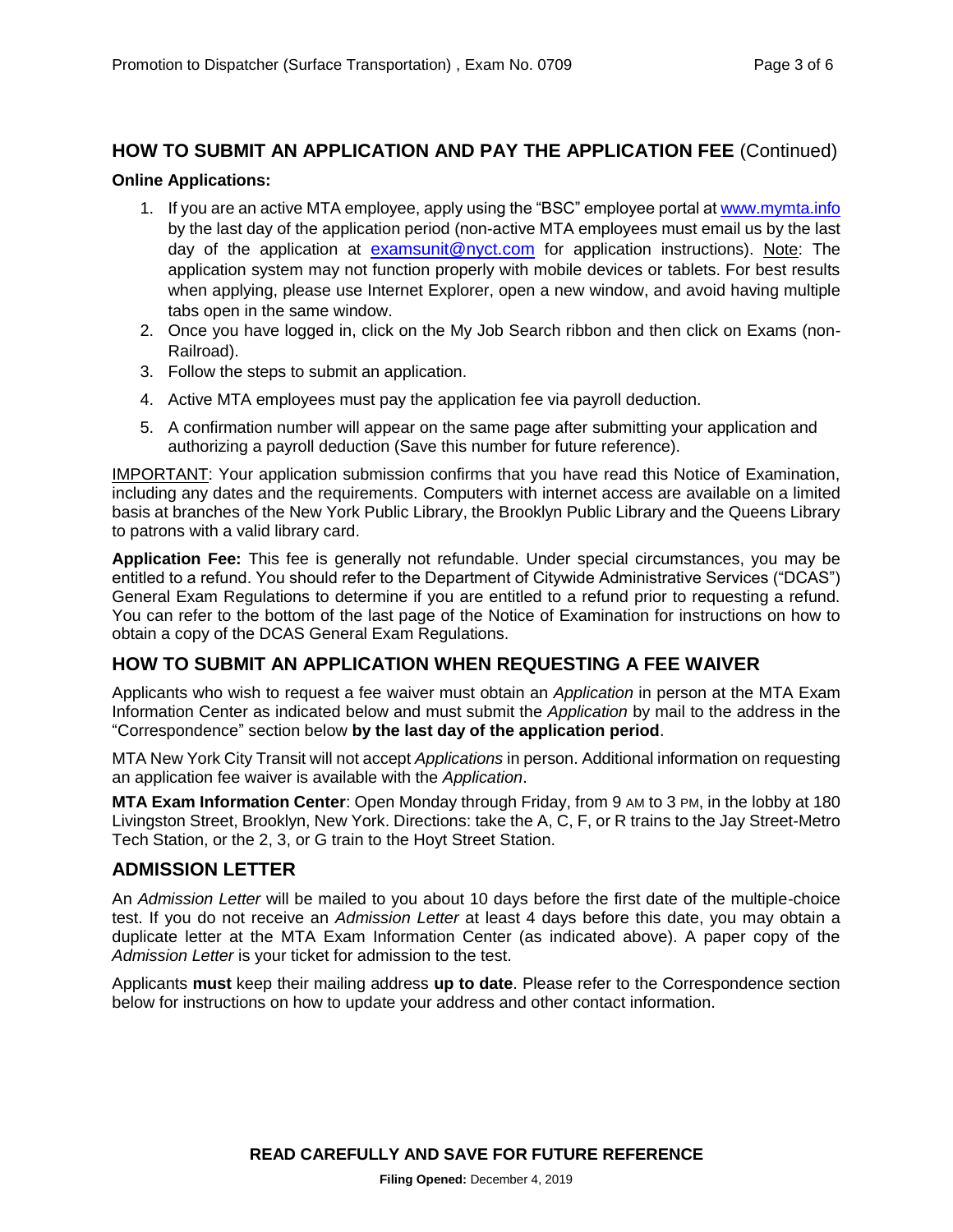#### **THE TEST**

The test will consist of a competitive multiple-choice test with a job knowledge section and a job abilities section. Each section is being weighted based on their importance to the overall job. Your score on the job knowledge section will comprise 63% of your multiple-choice test score and your score on the job abilities section will comprise 37% of your multiple-choice test score. A score of at least 70% is required on each section to receive a passing score on the test. If you receive a passing score on the job knowledge section and on the job abilities section, your percentage score from each section will be added together to determine your multiple-choice test score.

Your score on the competitive multiple-choice test will determine 85% of your final score. Your seniority will determine the remaining 15%. You must pass the multiple-choice test in order to have your seniority credited. Your seniority score will be 70 plus  $\frac{1}{2}$  point for each three months of completed, continuous service with an agency under the jurisdiction of the Commissioner, Department of Citywide Administrative Services, in permanent titles. Your service will be credited through the date of the test up to a maximum of 15 years. Time served prior to a break in service of more than one year will not be credited.

Veterans' or Disabled Veterans' Credit will be granted only to eligible passing candidates who request that they be applied. Veterans' or Disabled Veterans' Credit should be requested at the time of application, but **must** be requested before the date the eligible list is established. Claims for Veterans' or Disabled Veterans' Credit cannot be made once the eligible list is established.

The multiple-choice test may include questions on the following knowledge areas and abilities:

#### Job Knowledge Section:

- Knowledge of the rules, regulations and procedures as they pertain to governing the timely, safe and efficient operation of buses;
- Knowledge of the basic requirements of 19-A Vehicle and Traffic Law as they pertain to Bus Operators maintaining their Driver Licenses; and
- Knowledge of the general MTA New York City Transit rules and regulations.

#### Job Abilities Section:

- **Decisiveness -** Readiness to make decisions, render judgments, take action, or commit oneself;
- **Initiative -** Active attempts to influence events to achieve goals, self-starting rather than passive acceptance. Taking action to achieve goals beyond those called for, originating action; and
- **Leadership -** The ability to influence, motivate, and inspire employees.

#### **TEST ADMINISTRATION GUIDELINES**

**Warning:** You are not permitted to enter the test site with cellular phones, smart watches, beepers, pagers, cameras, portable media players, or other electronic devices. Calculators are **not** permitted. Electronic devices with an alphabetic keyboard or with word processing or data recording capabilities such as planners, organizers, etc. are prohibited. If you use any of these devices in the building at any time before, during or after the test, you may **not** receive your test results, your test score may be nullified, and your application fee will **not** be refunded.

You may not have any other person, including children, present with you while you are being processed for or taking the test and no one may wait for you inside of the test site while you are taking the test.

**Leaving:** You must leave the test site once you finish the test. If you leave the test site after being fingerprinted but before finishing the test, you will not be permitted to re-enter. If you disregard this instruction and re-enter the test site, you may not receive your test results, your test score may be nullified, and your application fee will not be refunded. (Continued)

#### **READ CAREFULLY AND SAVE FOR FUTURE REFERENCE**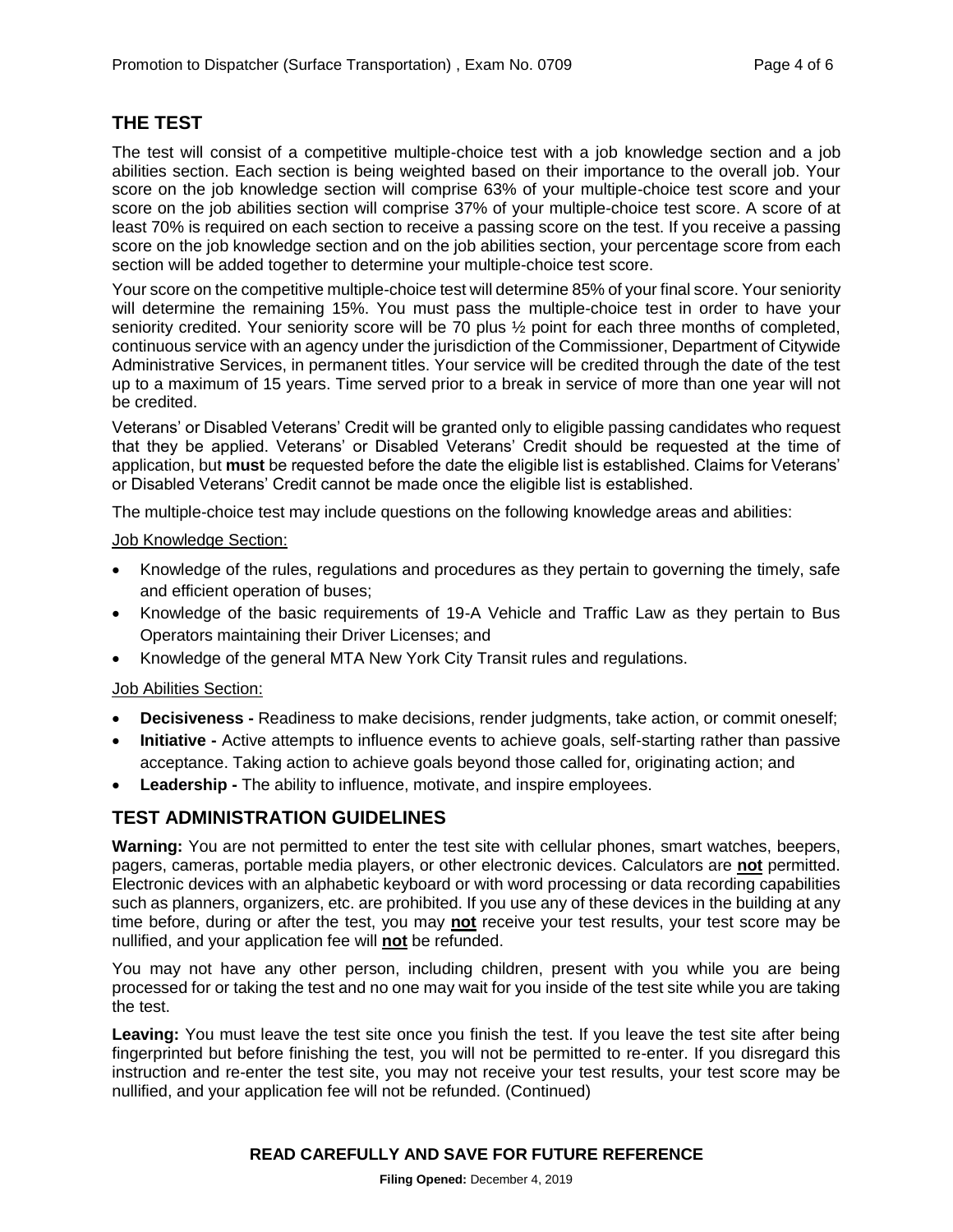#### **TEST ADMINISTRATION GUIDELINES** (Continued)

**Proof of Identity:** You must present your MTA employee ID when you arrive to take the test.

#### **THE TEST RESULTS**

If you pass the competitive multiple-choice test and are marked eligible, your name will be placed in final score order on an eligible list and you will be given a list number. You will be notified by mail of your test results. If you meet all requirements and conditions, you will be considered for promotion when your name is reached on the eligible list.

#### **SPECIAL ARRANGEMENTS**

**Late Filing:** Consult with **your department's Human Resources representative** to determine the procedure for filing a late *Application* if you meet one of the following conditions:

- 1. You are absent from work for at least one-half of the application period and are unable to apply for reasons such as vacation, sick leave or military duty; or
- 2. You become eligible after the above application period, but on or before the first date of the multiple-choice test.

**Make-Up Test:** You may apply for a make-up test if you cannot take the test on the scheduled test date for any of the following reasons:

- 1. Compulsory attendance before a public body;
- 2. On-the-job injury or illness caused by municipal employment where you are an officer or employee of the City;
- 3. Absence from the test within one week after the death of a spouse, domestic partner, parent, sibling, child or child of a domestic partner where you are an officer or employee of the City;
- 4. Absence due to ordered military duty;
- 5. A clear error for which MTA New York City Transit is responsible; or
- 6. A temporary disability, pregnancy-related, or child-birth-related condition preventing you from taking the test.

To request a make-up test, mail your request with your documentation of special circumstances to the address found in the "Correspondence" section below within 60 days of your scheduled test date or make the request within 60 days of restoration to your position after performing ordered military duty.

**Special Test Accommodations:** If you plan to request special testing accommodations due to disability or an alternate test date due to your religious belief, follow the instructions included with your *Application* and mail your request to the address found in the "Correspondence" section below no later than 30 days prior to the scheduled test date.

#### **CORRESPONDENCE**

**Change of Contact Information:** You must keep your employee contact information (telephone number, mailing address and email address) current with **both MTA New York City Transit and the MTA Business Service Center (BSC).**

#### **To update your contact information with the MTA New York City Transit, you must do one of the following:**

- 1. Visit us at the MTA Exam Information Center;
- 2. Send an e-mail to [examsunit@nyct.com,](mailto:examsunit@nyct.com) with the subject named 'Contact Info Update'; or
- 3. Mail us at the address below, with the words 'Contact Info Update' next to the exam title.

**To update your contact information with the MTA Business Service Center (BSC),** you must visit [www.mymta.info](http://www.mymta.info/) and select the "My Personal Information" (Continued)

#### **READ CAREFULLY AND SAVE FOR FUTURE REFERENCE**